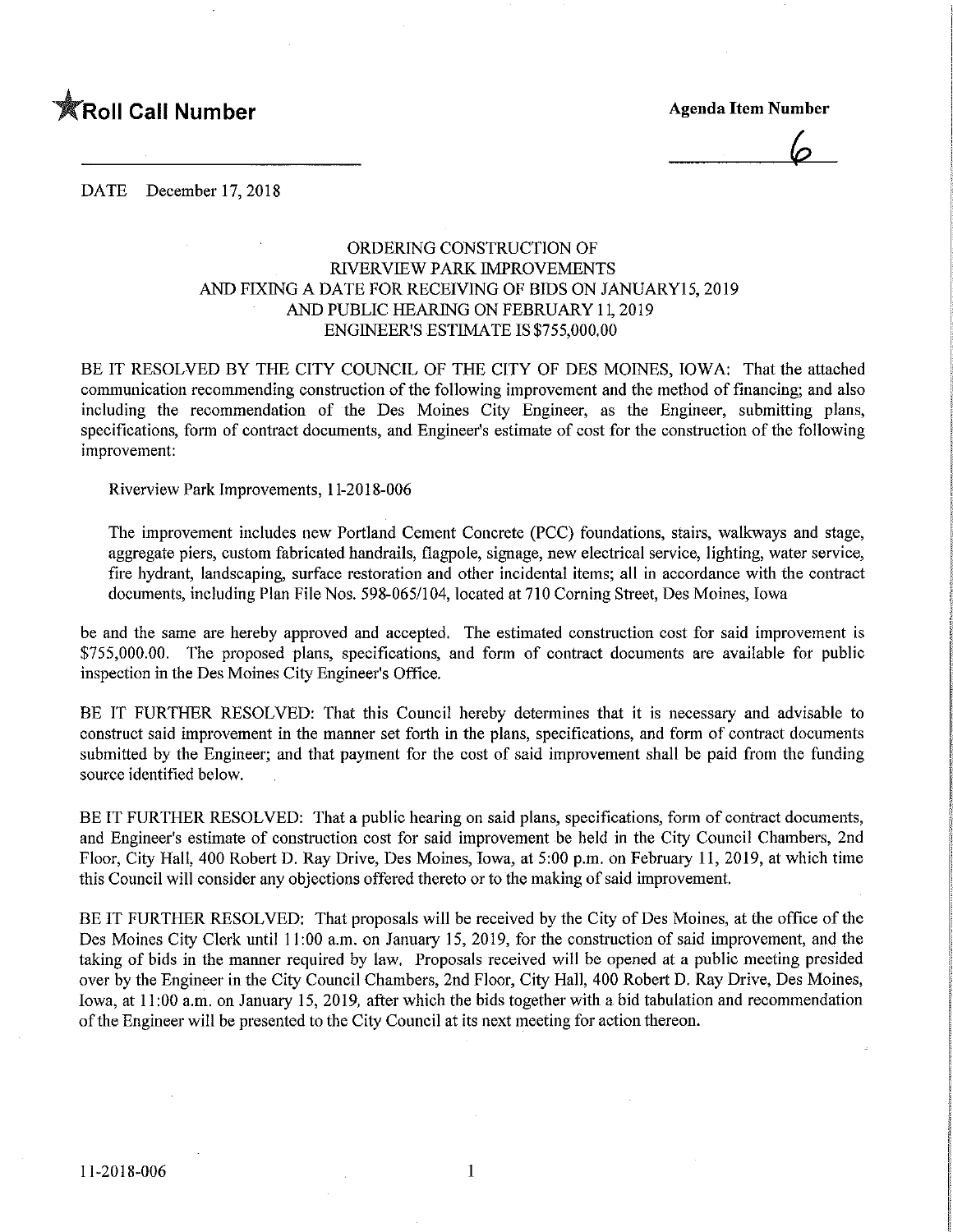**TRoll Call Number** Agenda Item Number

 $\mathcal{\underline{\mathcal{O}}}_{-}$ 

DATE December 17,2018

BE IT FURTHER RESOLVED: That an appropriate Notice to Bidders for said improvement be posted, and Notice of Public Hearing for said improvement be published in the Des Moines Register, all as provided and directed by Chapter 26 and/or 314, Code of Iowa.

(City Council Communication Number  $\sqrt{8-C}$  TO attached.)

Moved by to adopt.

 $\triangleleft$ Robert L. Fagen

**FUNDS AVAILABLE** 

Des Moines Finance Director

FORM APPROVED:

 $\omega$ mbertwol tn  $\overline{f}$ 

Kathleen Vanderpool Deputy City Attorney

•Funding Source: 2018-2019 CIP, Page Park - 12, Riverview Park - Earthwork and Stage, PK181, Being: \$155,000 in G.O. Bonds, \$350,000 in private contributions received, and \$250,000 in private contributions to be received upon substantial completion

| <b>COUNCIL ACTION</b> | <b>YEAS</b> | <b>NAYS</b> | <b>PASS</b> | <b>ABSENT</b>   |  |  |
|-----------------------|-------------|-------------|-------------|-----------------|--|--|
| <b>COWNIE</b>         |             |             |             |                 |  |  |
| <b>BOESEN</b>         |             |             |             |                 |  |  |
| <b>COLEMAN</b>        |             |             |             |                 |  |  |
| <b>GATTO</b>          |             |             |             |                 |  |  |
| <b>GRAY</b>           |             |             |             |                 |  |  |
| <b>MANDELBAUM</b>     |             |             |             |                 |  |  |
| WESTERGAARD           |             |             |             |                 |  |  |
| <b>TOTAL</b>          |             |             |             |                 |  |  |
| <b>MOTION CARRIED</b> |             |             |             | <b>APPROVED</b> |  |  |
|                       |             |             |             |                 |  |  |
|                       |             |             |             |                 |  |  |

I, Diane Rauh, City Clerk of said City Council, hereby certify that at a meeting of the City Council, held on the above date, among other proceedings the above was adopted.

IN WITNESS WHEREOF, I have hereunto set my hand and affixed my seal the day and year first above written.

Mayor